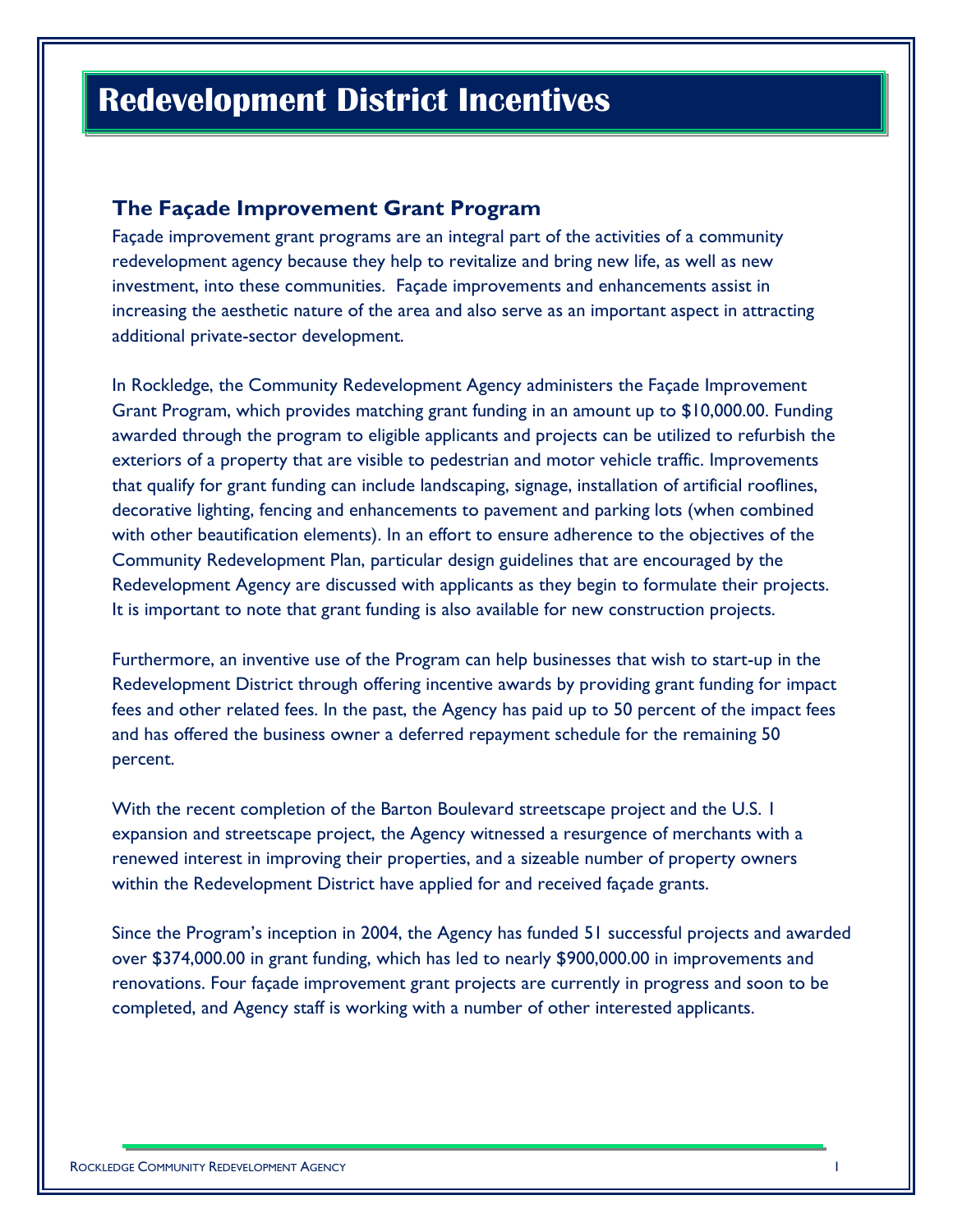# **Other Redevelopment District Incentives**

In addition to the Façade Improvement Grant Program, businesses that choose to locate or expand within the boundaries of the Rockledge Community Redevelopment District can potentially be eligible for a number of other advantageous incentives. The following standard incentives are currently in place; however, each potential project is reviewed on a case-by-case basis in order to determine if additional incentives, above and beyond those listed below, can be applied:

#### **Potential for Relaxed Land Development Regulations in a number of categories**

- Businesses located within the Redevelopment District may qualify for waivers in the following areas:
	- o parking reductions;
	- o storm water management adjustments;
	- o setbacks; and
	- o landscaping.

#### **Redevelopment Mixed Use Zoning District**

- The Redevelopment Mixed Use (RMU) zoning designation allows for a wider variety of uses:
	- o Under this zoning designation, a density up to 25 units per acre and heights of up to 110 feet are permitted upon meeting certain architectural and site design criteria, as well as a Floor-Area-Ratio (FAR) of up to 1.

#### **Expedited Permitting**

 The District offers one-stop, expedited permitting to businesses locating within the Redevelopment District.

## **What follows are some incentive programs that the Redevelopment Agency has the ability to execute in order to attract prospective developers to the area:**

- The Agency has the ability to create low-interest loan pools from local banks through the Community Reinvestment Act. These loan pools can be utilized to entice redevelopment investors into the community.
- The Agency and City can offer free design services or planning and design fee rebates for the redevelopers whose projects are compatible with the Redevelopment Plan objectives.
- The Agency and City can offer tenant location finder services for redevelopers looking for tenant leases.

In addition, the City recently approved, by referendum, **a tax-abatement program**, which provides for the postponement of payment of property taxes if certain criteria are met.